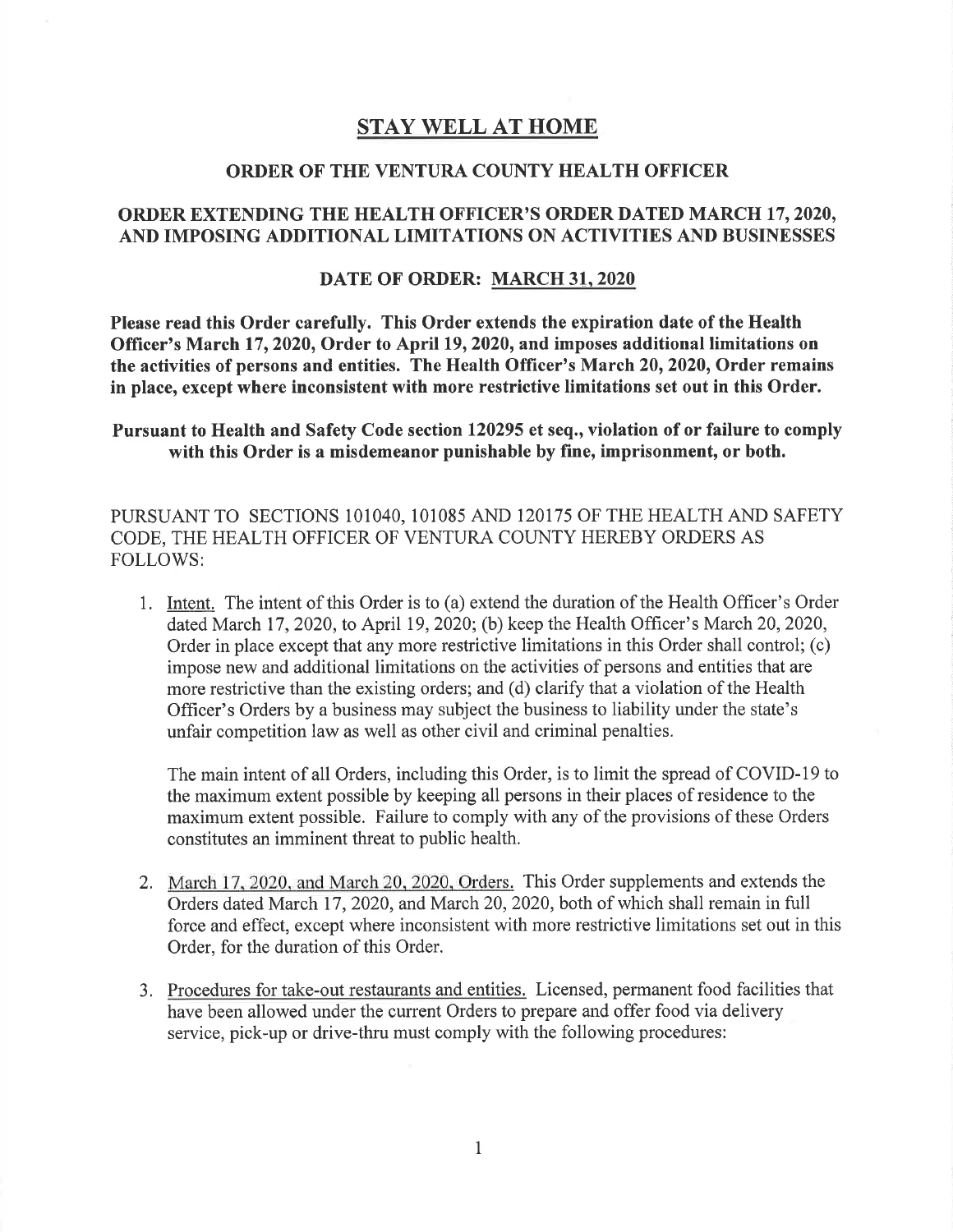- a. Containers required. All food must be completely contained in a suitable container before being transferred to a customer. For example, ice cream cones are not allowed; ice cream scoops in a covered container are allowed.
- b. Must consume food away from premises. The exception for take-out food activities is designed to enable persons who are confined to their places of residence to obtain prepared food to take back to their places of residence for consumption. The take-out food shall not be consumed anywhere within the lineof-sight of a person standing in front of the facility that sold the food.
- c. Six-foot spacing must be maintained. All persons waiting in line or otherwise congregating outside a food facility selling food via take-out, delivery or drivethru shall maintain a distance of at least six feet from all other persons. Current Orders already require that all persons inside the facility must maintain a distance ofat least six feet from other persons.
- 4. Essential Businesses must limit activities to essential goods and services. The March 20, 2020, Order required all businesses, except Essential Businesses, to close. The primary purpose for this exception is to provide support for persons required to stay at home or work from home. In some cases, business types were deemed essential because they supported the maintenance of Essential Infrastructure, Essential Governmental Functions or Services, or Healthcare Operations. However, it is determined that the activities of businesses deemed to be Essential Businesses should be limited to the provision of those goods and services essential to the overall intent of the Health Officer's Orders. Therefore:
	- a. Grocery stores, certified farmers' markets, farm and produce stands, supermarkets, convenience stores and other establishments that sell food, beverages, pet supplies or household products (such as cleaning and personal care products) necessary to the safe, sanitary and essential operation of places of residence, that are open to the public, shall not sell any goods other than those described in this subsection (a). The sale of items not listed herein, such as clothing, jewelry, sporting goods, furniture, etc., is prohibited.
	- b. Only businesses whose primary business is the sale of food, beverages, pet supplies or household products (such as cleaning and personal care products) qualify as an Essential Business under subdivision (a) above. For example, a tobacco or vape store that sells a minimal amount of snacks and water as a side business does not qualify as a grocery store, convenience store or similar establishment. Items, the sale of which constitutes less than 33 percent of a business's gross sales over the last six months, are deemed to be minimal.
	- c. Automobile dealerships may remain open only to operate repair shops and/or auto parts supply stores. Showroom facilities shall be closed, and on-premise sales activities shall cease.
- 5. Swimming pools and hot tubs to close. The following facilities shall be closed to all persons: All swimming pools, spas, hot tubs, saunas, steam rooms and similar facilities, except those located at a single-family residence, which shall be used only by members of the household residing at the single-family residence.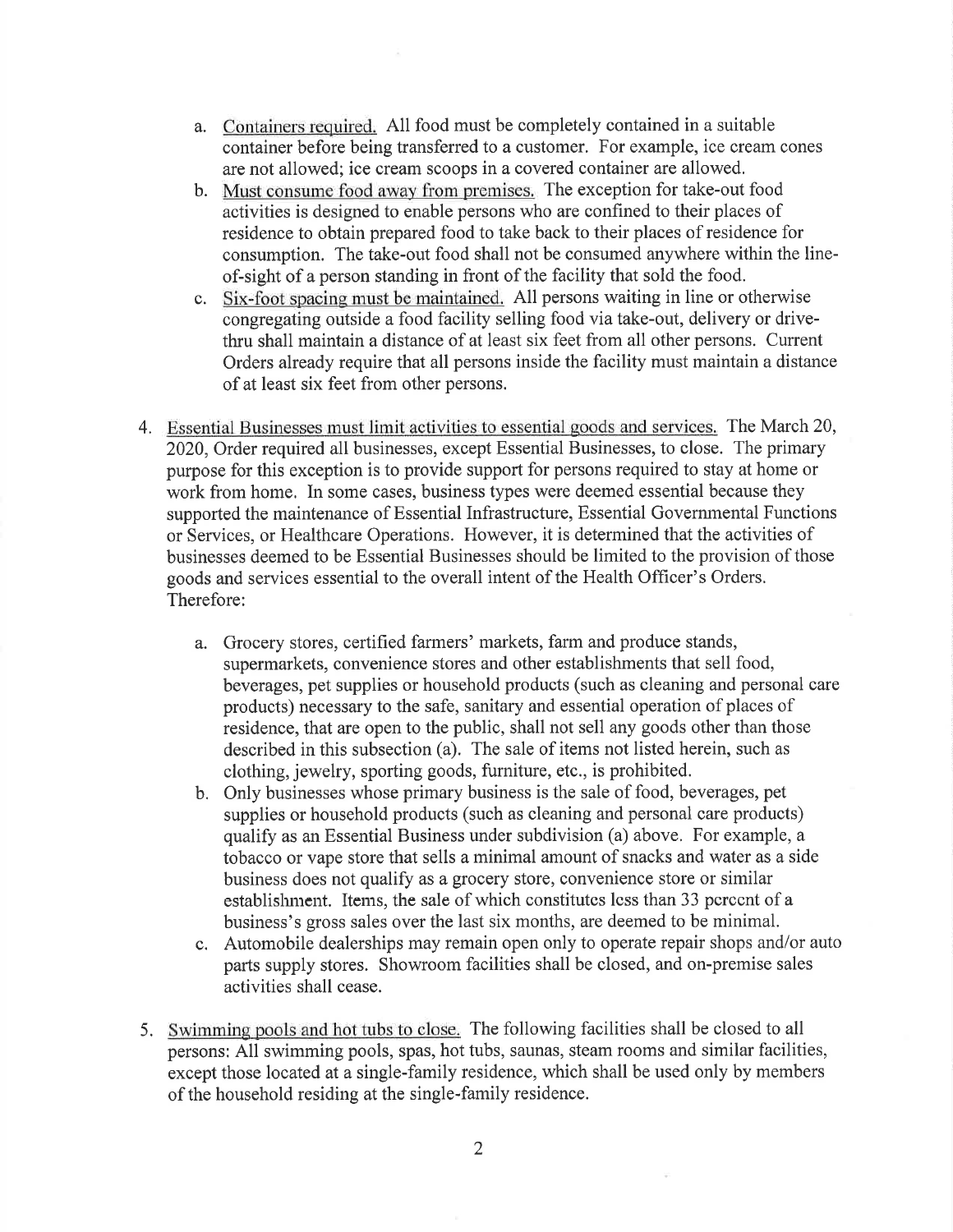- 6. Campgrounds and RV parks to close. All public and private campgrounds and recreational vehicle (RV) parks are to close, except that persons who certify that their RV is their primary residence may be permitted to stay in the RV park. All persons residing in an RV shall comply with all Orders otherwise applicable to residents.
- 7. Admittance to long-term care facilities. Long-Term Care Facilities may not refuse to admit any person who has been diagnosed with or treated for COVID-19 after that person has been discharged from a health care facility and approved for admittance to a Long-Term Care Facility by the Ventura County Public Health Department.
	- a. For purposes of this section, "Long-Term Care Facility" means a long-term care facility, skilled nursing facility, intermediate care facility, congregate living health facility, nursing facility, hospice facility, residential care facility for the elderly, residential facility, or community care facility as defined in Health and Safety Code sections 1250, 1502,1503.5 and 1569, and regulations promulgated thereunder, as they may be amended from time to time.
- 8. Door-to-door solicitations must cease. Door-to-door solicitations, whether for purposes of sales of goods or services, charitable contributions, signature-gathering or any other commercial or noncommercial purpose, do not constitute Essential Activities or Essential Businesses pursuant to the Order dated March 20,2020, and, if currently occurring, are occurring in violation of that Order and shall immediately cease.
- 9. Retail food and beverage facilities. The Public Health Officer recognizes the authority of the Ventura County Environmental Health Division as stated in "Coronavirus COVID-19" Guidance for Food Facilities," and strongly advises all food and beverage facilities to comply with the guidance.
- 10. Definition of businesses. The terms "business" and "businesses" as used in this Order and the Orders dated March 17,2020, and March 20,2020, include any for-profit, nonprofit or educational entities (including sole proprietorships, corporations, firms, partnerships, limited liability companies, joint stock companies, associations and other organizations of persons), regardless of the nature of their services or the functions they perform.
- <sup>1</sup>1. Violation may constitute unfair compctition. Any pcrson that, aftcr notice, operates, managgs, maintains or occupies, or continues to operate, manage, maintain or occupy, any business in violation of this Order, the Order dated March 17,2020, or the Order dated March 20,2020, may, in addition or in the alternative to any other civil and criminal penalties allowed by law, be subject to liability under the Unfair Competition Law (chapter 5 of part 2 of division 7 of the Business and Professions Code, commencing at section 17200), and subject to civil penalties and other relief as provided therein, for each act or practice in violation of the Orders, or any of them.